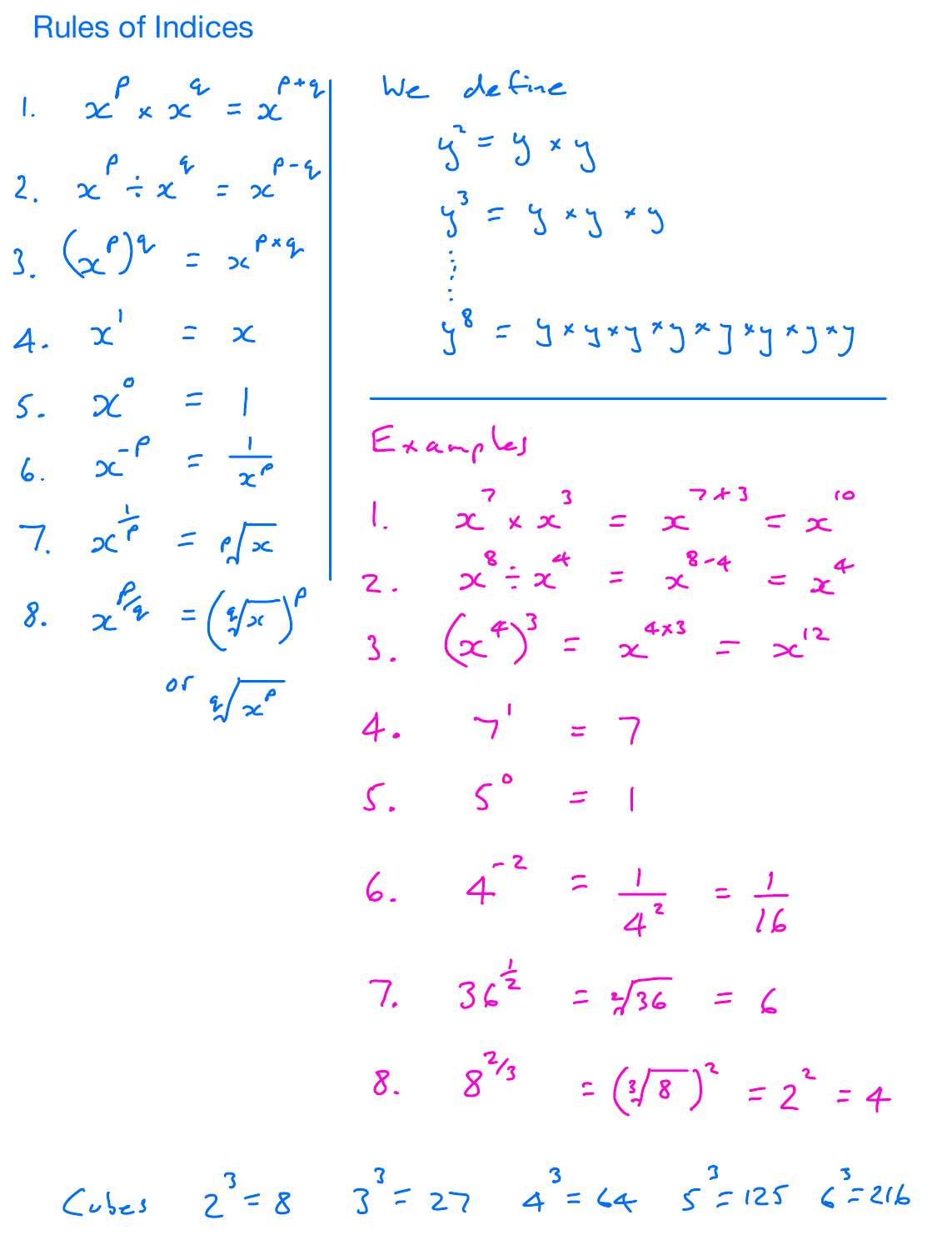$$
4. \quad 25^{3/2} = \left(\frac{1}{2}\sqrt{25}\right)^3 = 5^3 = 125
$$
\n
$$
10. \quad 4\sqrt{3} = \frac{1}{4\sqrt{3}} = \frac{1}{\sqrt{44}} = \frac{1}{7}
$$

$$
\begin{array}{ll}\n\left| \begin{array}{cc} 1 & 2x^2 \times 3x^3 \\ -2 \times x^2 \times 3 \times x^3 \end{array} \right| \\
= 6x^5\n\end{array}
$$

12. 
$$
10x^{10} \div 2x^{2}
$$
  
\n
$$
= \frac{10x^{10}}{2x^{2}} = 5x^{8}
$$
\n13.  $(2x^{2})^{3}$   
\n
$$
= 2x^{2} \times 2x^{2} \times 2x^{2}
$$
\n
$$
= 8x^{2}
$$

Blue book Page 214 Ererise 10C  $a, b, c$  of  $Q \cup C_0$  7 Parte of every question  $1e^{x^2} \times 5^{-3} = 5^{-2+3} = 5^{-2-3} = 5^{-5}$  $2e$   $6^{-3}$   $= 6^{-5}$   $= 6^{-3-5}$   $= 6^{-3+5}$   $= 6^{3}$  $3e$   $a^3 \div a = a^3 - a^1 = a^2$ 4e  $(4^{-2})^{-3} = 4^{-2k-3} = 4^{6}$